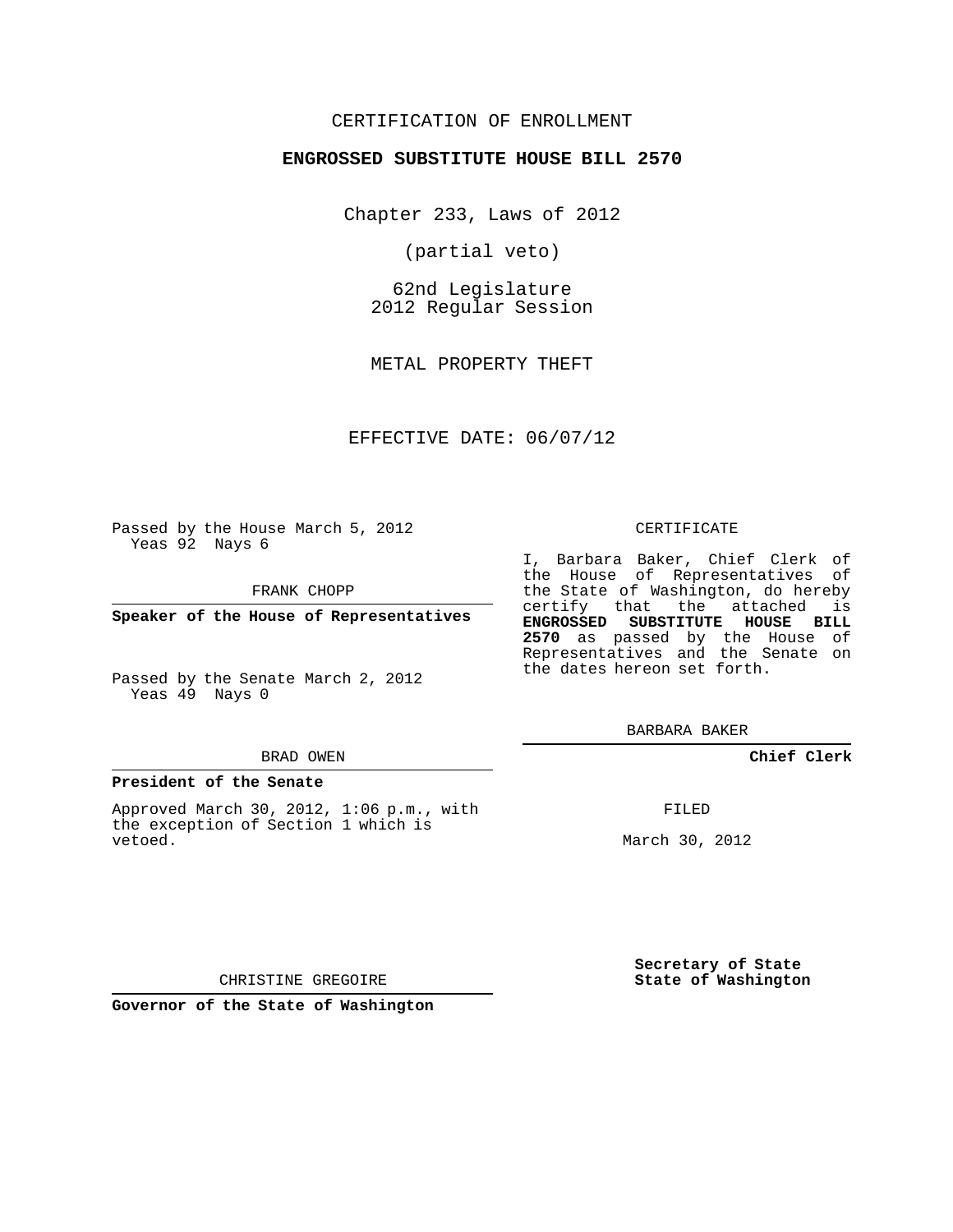# **ENGROSSED SUBSTITUTE HOUSE BILL 2570** \_\_\_\_\_\_\_\_\_\_\_\_\_\_\_\_\_\_\_\_\_\_\_\_\_\_\_\_\_\_\_\_\_\_\_\_\_\_\_\_\_\_\_\_\_

\_\_\_\_\_\_\_\_\_\_\_\_\_\_\_\_\_\_\_\_\_\_\_\_\_\_\_\_\_\_\_\_\_\_\_\_\_\_\_\_\_\_\_\_\_

AS AMENDED BY THE SENATE

Passed Legislature - 2012 Regular Session

## **State of Washington 62nd Legislature 2012 Regular Session**

**By** House Public Safety & Emergency Preparedness (originally sponsored by Representatives Goodman, Hurst, and Ross)

READ FIRST TIME 01/31/12.

1 AN ACT Relating to metal property theft; amending RCW 9A.56.030 and 9A.56.040; creating a new section; prescribing penalties; and providing an expiration date.

BE IT ENACTED BY THE LEGISLATURE OF THE STATE OF WASHINGTON:

 *\*NEW SECTION. Sec. 1. (1) The task force on commercial and nonferrous metal property theft is established. For purposes of this section, "commercial metal property," "nonferrous metal property," and "scrap metal business" have the same meanings as defined in RCW 19.290.010.*

 *(2) The purpose of the task force is to formulate suggestions for state policy regarding regulation of commercial and nonferrous metal property theft.*

*(3) The task force shall consist of the following members:*

 *(a) A scrap metal business located in Washington that is not affiliated with the institute of scrap recycling industries;*

 *(b) A scrap metal business located in Washington who is appointed by and a member of the institute of scrap recycling industries, or its successor organization and whose primary business location is located in a city with a minimum population more than five hundred thousand;*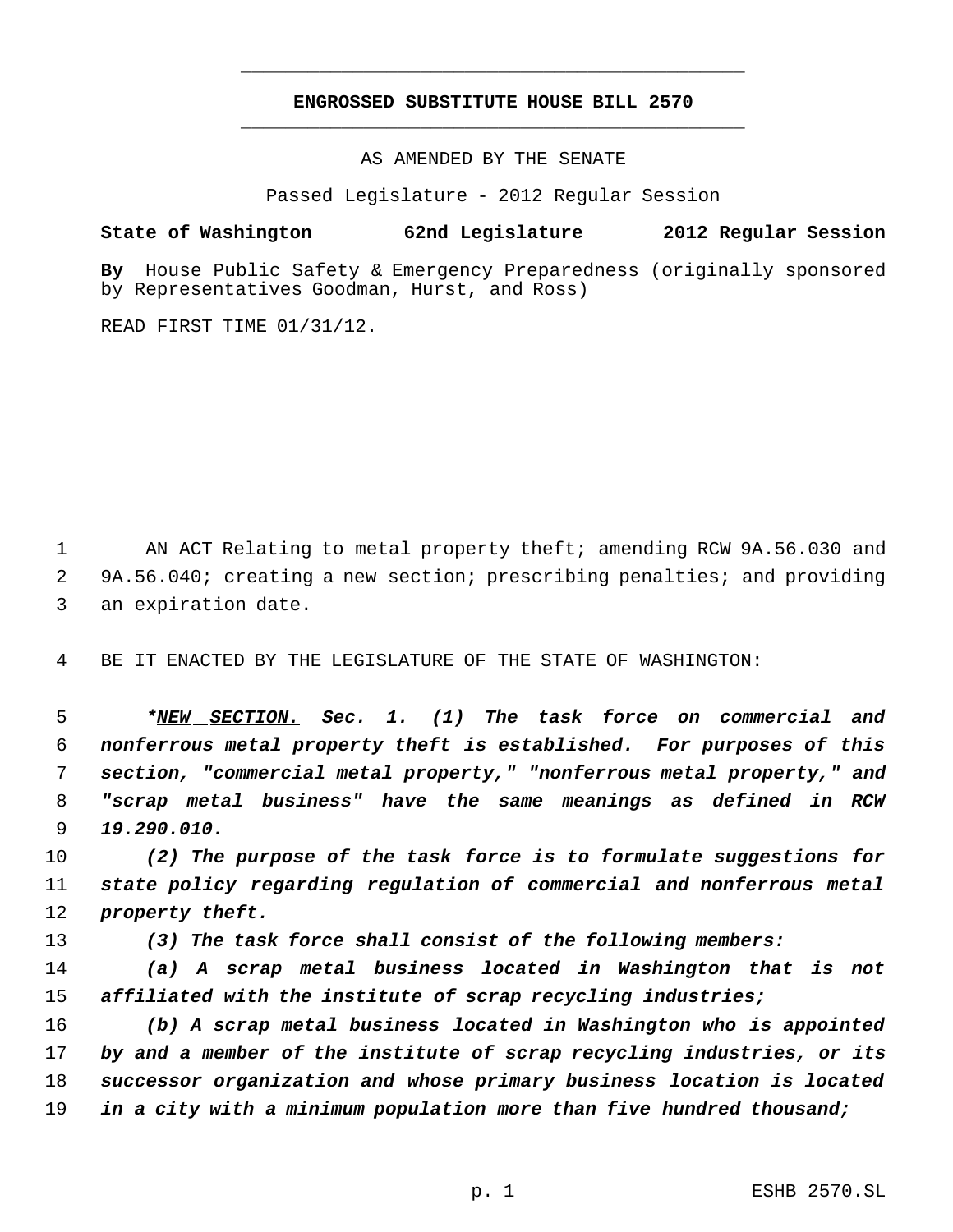*(c) A scrap metal business located in Washington who is appointed by and a member of the institute of scrap recycling industries, or its successor organization and whose primary business location is located in a city with a maximum population less than five hundred thousand; (d) One investor-owned utility, as defined in RCW 19.29A.010, whose service territory is predominately located on the western side of the Cascade mountain range; (e) One investor–owned utility, as defined in RCW 19.29A.010, whose service territory is predominately located on the eastern side of the Cascade mountain range; (f) A consumer-owned utility, as defined in RCW 19.29A.010; (g) A municipally owned utility; (h) A representative of the Washington department of transportation; (i) A representative of the Washington state prosecutors association; (j) A representative of the Washington state patrol; (k) A representative from a city with a population of less than five hundred thousand; (l) A representative from a city with a population of more than five hundred thousand; (m) A representative of a law enforcement agency, appointed by the Washington council of police and sheriffs; (n) A representative from the Washington association of sheriffs and police chiefs; (o) A representative from a county appointed by the Washington state association of counties; (p) A representative of the broadband and cable telecommunications industry; (q) A representative of the wireless telecommunications industry; (r) A representative of the wireline telecommunications industry; (s) A representative from the Washington state emergency communications committee; (t) A representative from the AM/FM radio communications industry; (u) A representative from the Washington state farm bureau; (v) A representative of crime victims, appointed by the office of crime victims advocacy;*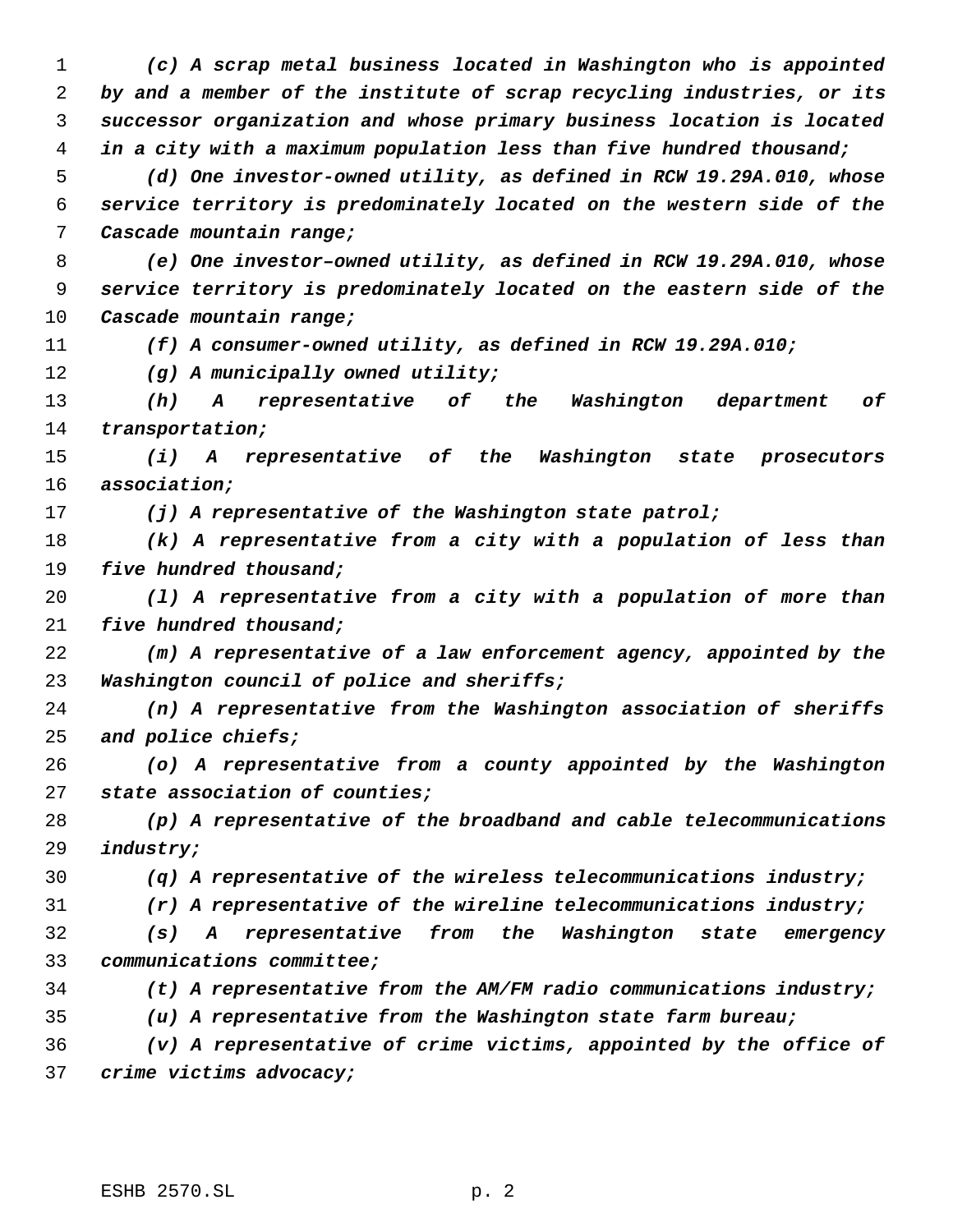*(w) A representative of a Washington state affiliate of a national trade association representing commercial electrical contractors installing electrical fixtures and materials; and*

 *(x) A representative of a Washington state affiliate of a national trade association representing commercial plumbing contractors installing plumbing fixtures and materials.*

 *(4) The task force shall elect a chair and organize itself in a manner, and adopt rules of procedure that it determines are most conducive to the timely completion of its charge.*

 *(5) In conducting its study, the task force shall consider, at a minimum, the following issues:*

 *(a) Penalties, both criminal and civil, for theft of commercial and nonferrous metal property including, but not limited to, issues such as categorization of crimes, trespass, organized commercial metal property theft, and aggregation of crimes;*

 *(b) Valuation in the criminal prosecution of theft of commercial and nonferrous metal property, where the actual damages of the theft may greatly exceed the value of the stolen property;*

 *(c) The role of local governments in policing and prosecuting theft of commercial and nonferrous property;*

 *(d) Restrictions on cash purchases of commercial and nonferrous metal property;*

 *(e) Private rights of action to prosecute theft of commercial and nonferrous metal property;*

*(f) Registration or licensing of all scrap metal businesses;*

*(g) A no-buy list for commercial and nonferrous metal purchases;*

 *(h) Use and effectiveness of a scrap theft alert system, such as scraptheftalert.com, offered as a no fee service by the institute of scrap recycling industries; and*

*(i) Such other items the task force deems necessary.*

*(6) The task force shall meet at least quarterly.*

 *(7) Members must seek reimbursement for travel and other membership expenses through their respective agencies or organizations within existing resources.*

 *(8) The task force shall report its preliminary findings and recommendations for legislative action to the legislature by December 31, 2012. The task force shall continue to communicate and collaborate regarding a policy plan through December 31, 2014.*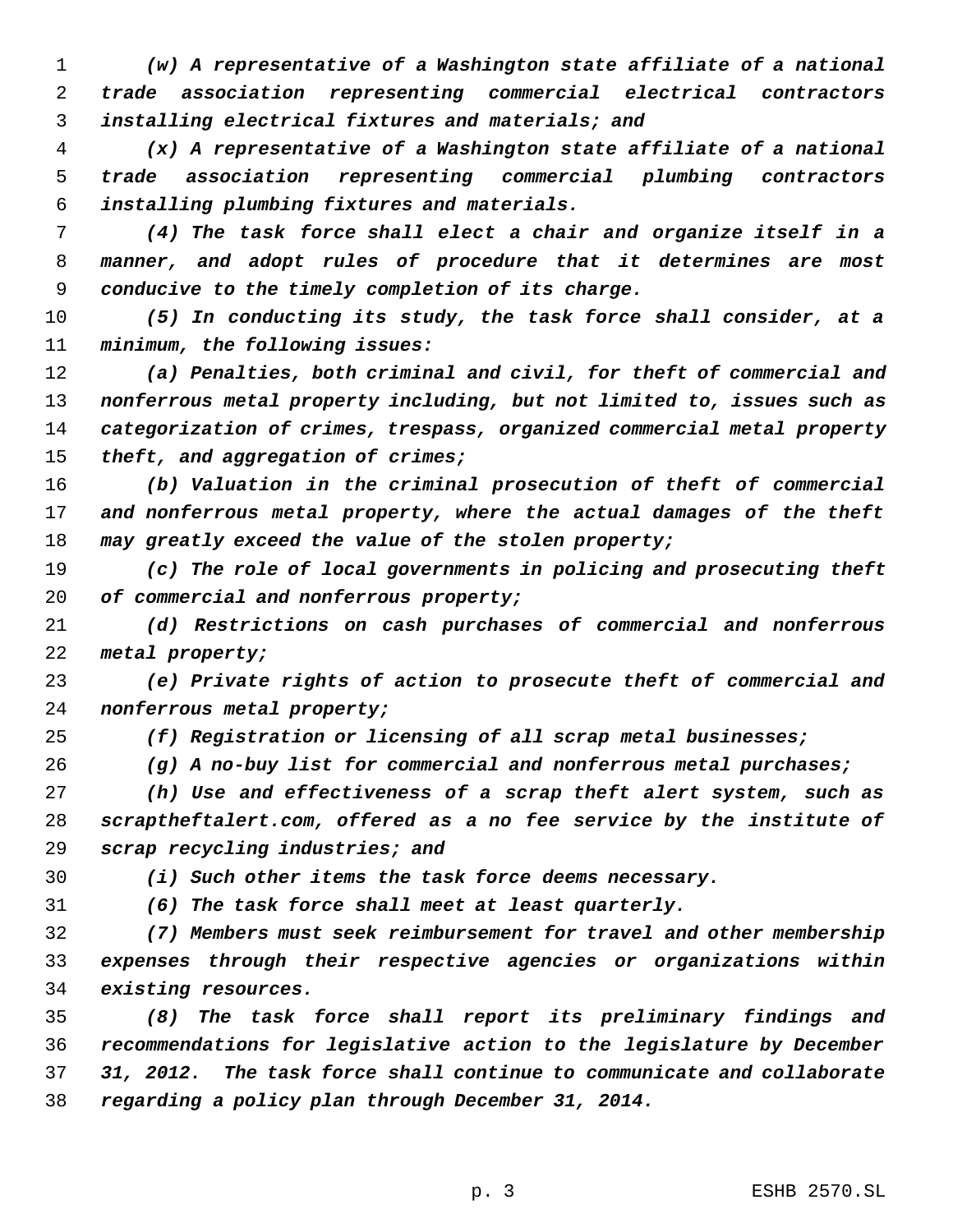*(9) This section expires December 31, 2014. \*Sec. 1 was vetoed. See message at end of chapter.*

 **Sec. 2.** RCW 9A.56.030 and 2009 c 431 s 7 are each amended to read as follows:

 (1) A person is guilty of theft in the first degree if he or she commits theft of:

 (a) Property or services which exceed(s) five thousand dollars in value other than a firearm as defined in RCW 9.41.010;

 (b) Property of any value, other than a firearm as defined in RCW 9 9.41.010 or a motor vehicle, taken from the person of another;  $((\theta \cdot \hat{r}))$ 

 (c) A search and rescue dog, as defined in RCW 9.91.175, while the search and rescue dog is on duty; or

 (d) Metal wire, taken from a public service company, as defined in 13 RCW 80.04.010, or a consumer-owned utility, as defined in RCW 19.280.020, and the costs of the damage to the public service company's or consumer-owned utility's property exceed five thousand dollars in value.

(2) Theft in the first degree is a class B felony.

 **Sec. 3.** RCW 9A.56.040 and 2009 c 431 s 8 are each amended to read as follows:

 (1) A person is guilty of theft in the second degree if he or she commits theft of:

 (a) Property or services which exceed(s) seven hundred fifty dollars in value but does not exceed five thousand dollars in value, other than a firearm as defined in RCW 9.41.010 or a motor vehicle; (( $\Theta$  $\hat{r}$ ))

 (b) A public record, writing, or instrument kept, filed, or deposited according to law with or in the keeping of any public office 28 or public servant;  $((\theta \cdot \mathbf{r}))$ 

 (c) Metal wire, taken from a public service company, as defined in RCW 80.04.010, or a consumer-owned utility, as defined in RCW 19.280.020, and the costs of the damage to the public service company's or consumer-owned utility's property exceed seven hundred fifty dollars but does not exceed five thousand dollars in value; or

(d) An access device.